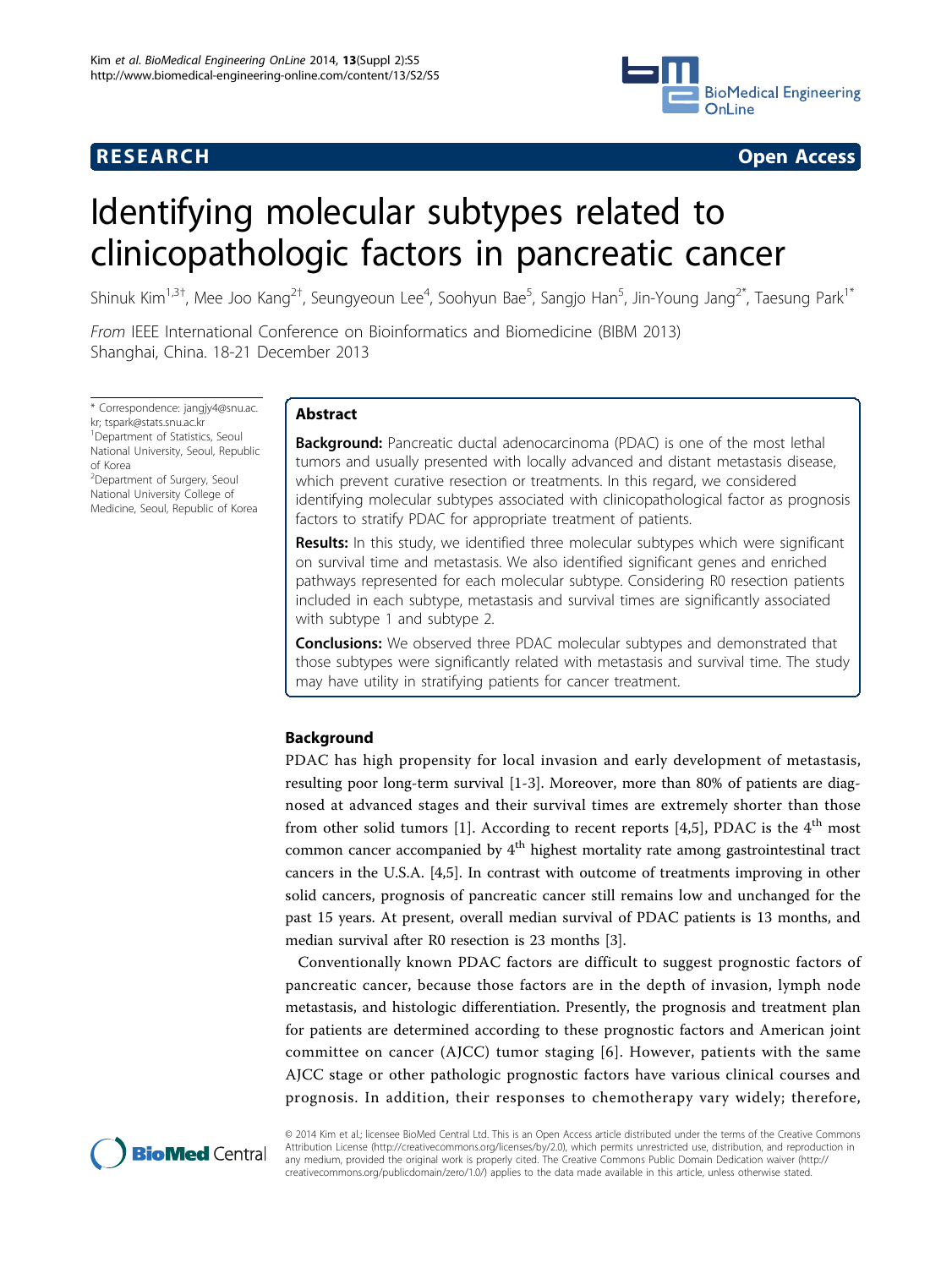established treatment plan and prognosis prediction with molecular datasets should extend patients' survival time. In the same context, identification of molecular subtypes would contribute the comprehensive understanding of a genomic transition and cancer development [[1](#page-9-0)]. Unlike other solid tumor studies, identifying the molecular subtypes of PDAC has been frustrating due to lack of tumor specimens for such studies [[2\]](#page-9-0). We attempted to resolve this problem with surgically collected 106 samples from the Seoul National University Hospital. Identification of molecular subtypes provides stratification of patients by their cancer genome context.

#### Materials and methods

# Materials

From 2009 to 2011, 106 patients underwent surgery for pancreatic ductal adenocarcinoma at Seoul National University Hospital approved by the Institutional Review Board. Clinicopathologic data were prospectively collected in electronic medical record form. The patients had a postoperative follow-up for at least 1 year. All of the patients had fresh frozen tissue and acceptable quality of DNA extracted from the tissue. After the operation, 5x5 mm sized tumor tissues were immediately collected from surgical specimens and stored in a -70°C liquid nitrogen tank until DNA extraction. Routinely processed  $4-\mu m$  thick paraffin-embedded sections from the same lesion were stained with hematoxylin and eosin, then submitted for histologic examination. Concentration of the DNA was calculated with spectrophotometer, and the DNA purity and integrity were evaluated by optical density 260/280 ratio for quality control. We selected 96 samples, which passed quality control test.

#### Methods

Survival after resection is associated with many clinical factors such as stage, grade (cell differentiation), and metastasis [[7](#page-9-0),[8\]](#page-9-0). We extracted 20,219 unique genes out of 22,077 genes (from 33,297 of probe ID) for each sample. All microarray gene expression data sets were transformed to log2 scale. To identify PDAC molecular subtypes, we used consensus clustering methods [\[9](#page-9-0)] and non-negative matrix factorization methods (NMF) [[10](#page-9-0)]. Here we mainly discussed NMF clustering algorithm; NMF method is using factorizing expression profiles based on positive matrices decomposition. Main concept of NMF is using the mRNA expression matrix *A*(*n*: genes by *m*: subjects) following:

*A* ∼ *WH*

where *A* is *n* by *m* matrix, the size of matrix *W* is *n* by  $k$ , and the size of *H* is  $k$  by *m*.  $k$  is the column length of *W* and same as the row length of *H*. The number of clusters is *k* as well. To converge to the cost function of NMF algorithm, divergence method is used

$$
D(A||WH) = \sum_{ij} (A_{ij} \log \frac{A_{ij}}{(WH)_{ij}} - A_{ij} + (WH)_{ij})
$$
 (1)

The updating rules for matrix *W* and *H* are followed by,

$$
W_{ia} < -W_{ia} \frac{\sum\limits_{u} H_{au} A_{iu} / (WH)_{iu}}{\sum\limits_{v} H_{av}}
$$
\n
$$
\tag{2}
$$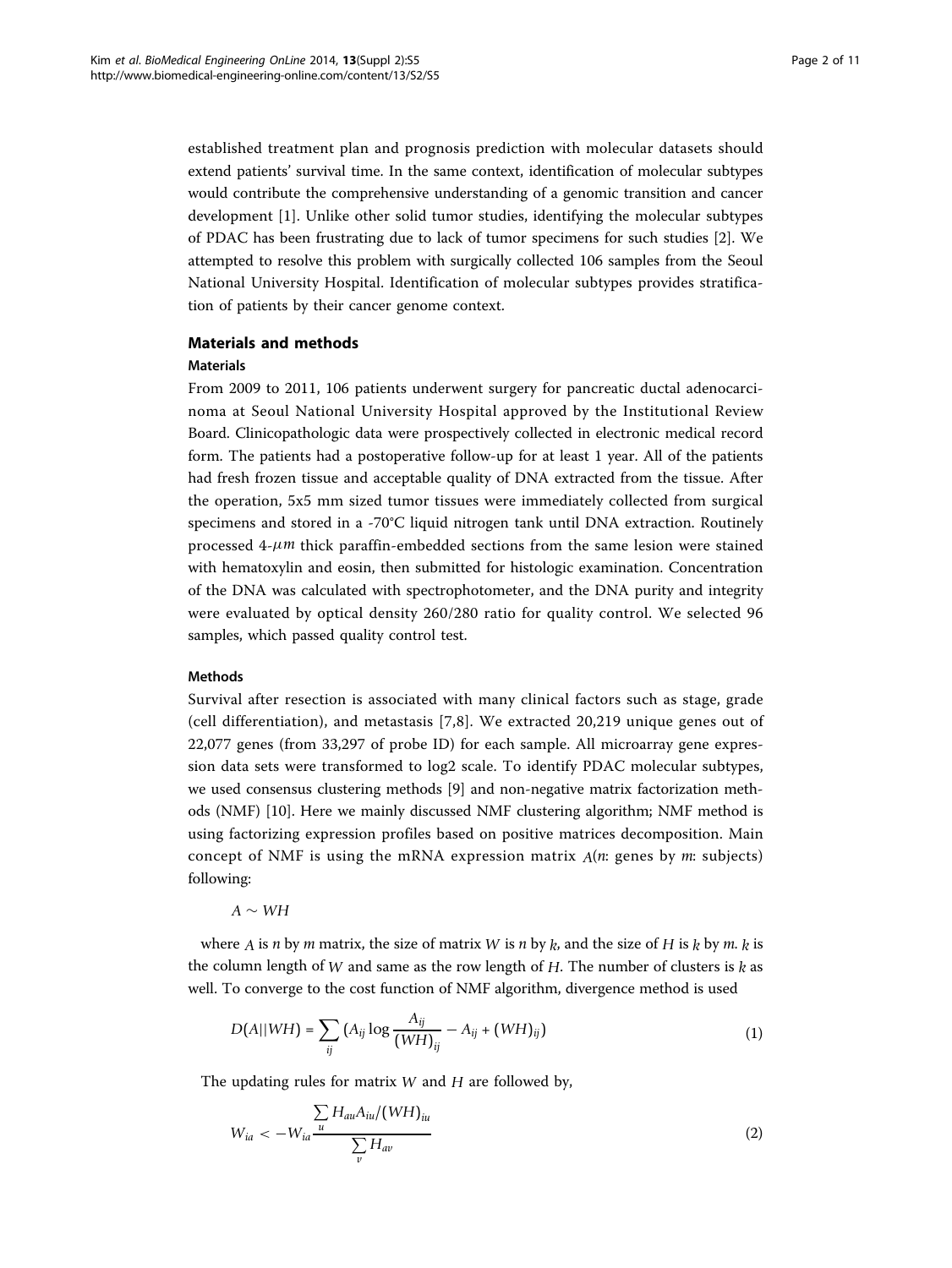$$
H_{au} < -H_{au} \frac{\sum\limits_{i} W_{ia} A_{iu} / (WH)_{iu}}{\sum\limits_{k} W_{ka}}
$$
\n
$$
\tag{3}
$$

The components of matrix *W* and *H* are called metagenes, which contain sample and gene information of *A*, since those components are related with all of the gene expression levels of samples. Moreover, components of *H* contain all gene expression information as well as samples' clustering patterns. More details are explained in [\[10](#page-9-0)]. To perform NMF algorithm, we first downloaded Multi experimental view (MeV) [[11](#page-10-0)] from<http://www.tm4.org/> Then we used the following parameters and options for MeV's setting: divergence is used for cost function (eq 1) with update rules (eq 2, 3), exponential scale is used for adjusting given data, and maximum iteration is at 1000. Cophenetic correlation coefficient [\[12](#page-10-0)]*c* provides a scalar value measuring robustness across the consensus matrix, by using microarray expression levels for each cluster. The cophenetic correlation coefficients are obtained as 0, being poorly-clustered, to 1, being well-clustered, and calculated by following equation,

$$
c = \frac{\sum\limits_{i < j} (Y_{ij} - \gamma)(Z_{ij} - z)}{\sqrt{\sum\limits_{i < j} (Y_{ij} - \gamma)^2 \sum\limits_{i < j} (Z_{ij} - z)^2}}
$$

Where  $Y_{ij} = |Y_i - Y_j|$  is a distance between two observations; *i*, *j*, and  $Z_{ij}$  is the dendrogrammatic distance of subtype distance between model *Zi* and *Zj*. The highest value of the cophenetic correlation coefficient determines the optimal number of clusters.

# Results

Demographics and pathologic characteristics of the ninety six pancreatic cancer patients are summarized in Table 1. The mean age of resection for the patients was 65.2 years and the ratio of male to female was 1:1.04. The median for follow up after resection was 14.3 months, and fifty eight patients had recurrence at the end of their follow-ups. R0 resection rate of the patients was 79.2%. Most patients, 94.8%, were diagnosed at Stage II.

|  |  |  |  | Table 1 Demographics and pathologic characteristics of the study subjects |
|--|--|--|--|---------------------------------------------------------------------------|
|--|--|--|--|---------------------------------------------------------------------------|

|                       | $N = 96$       |
|-----------------------|----------------|
| Age (mean $\pm$ SD)   | $65.2 \pm 9.1$ |
| Sex (M:F)             | 1:1.04         |
| Operation             |                |
| Whipple's operation   | 20 (20.8%)     |
| PPPD                  | 39 (40.6%)     |
| Distal                | 30 (31.3%)     |
| Total                 | $6(6.3\%)$     |
| Adjuvant chemotherapy | 87 (90.6%)     |
| Gemcitabine           | 56 (58.3%)     |
| $5-FU$                | 21 (21.9%)     |
| Unknown               | 10 (10.4%)     |
| Recurrence            | 58 (60.4%)     |
| Local                 | 23 (24.0%)     |
| Distant               | 50 (52.1%)     |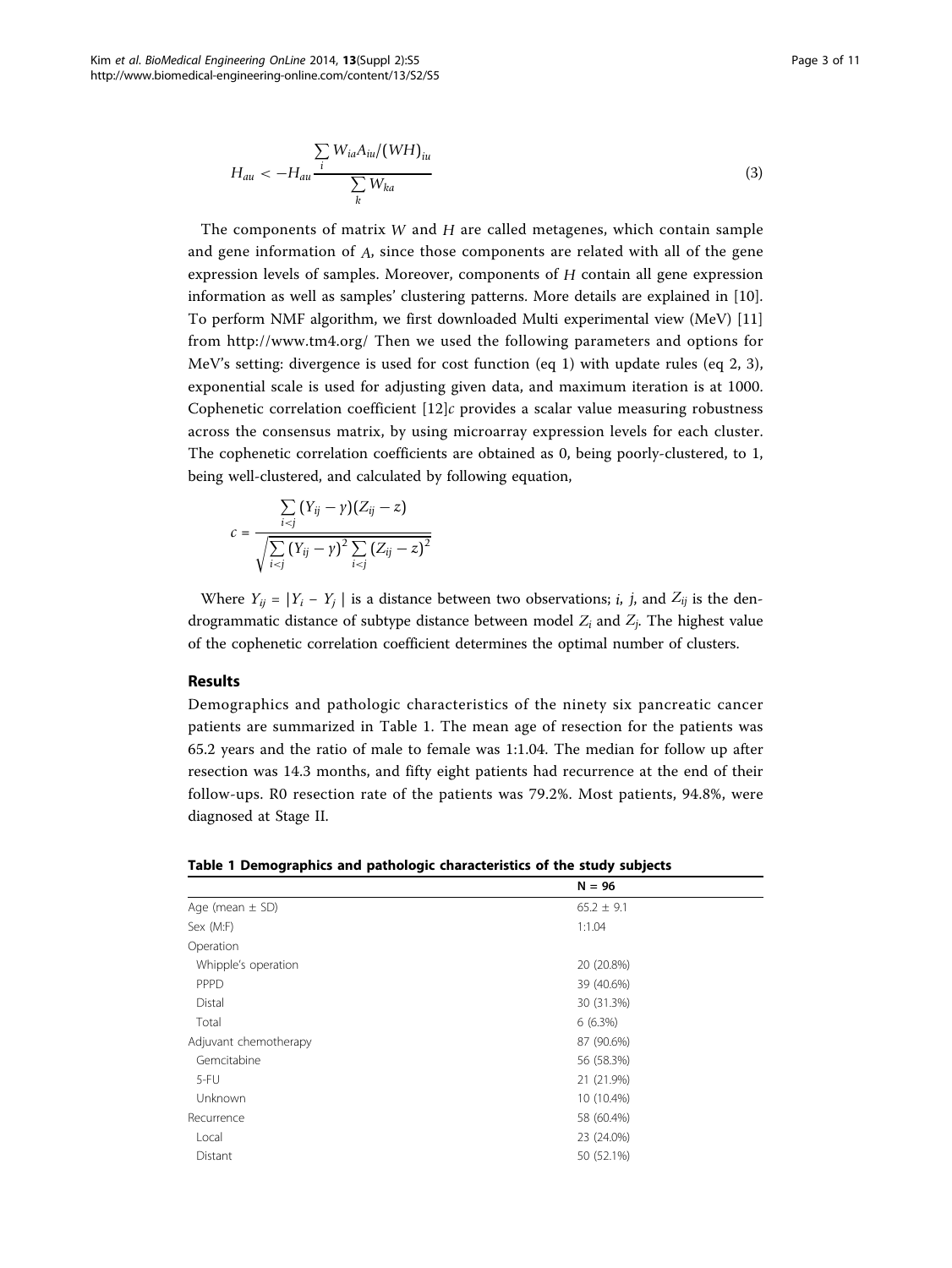| Follow up (median, months) | 14.3 (range, 2.9-45.9) |
|----------------------------|------------------------|
| R status                   |                        |
| R <sub>0</sub>             | 76 (79.2%)             |
| R1                         | 14 (14.6%)             |
| R <sub>2</sub>             | 6(6.3%)                |
| AJCC $7th$ staging         |                        |
| Stage IA                   | $3(3.1\%)$             |
| Stage IB                   | $\mathbf{0}$           |
| Stage IIA                  | 41 (42.7%)             |
| Stage IIB                  | 50 (52.1%)             |
| Stage III                  | $1(1.0\%)$             |
| Stage IV                   | $1(1.0\%)$             |
| Histologic differentiation |                        |
| Well differentiated        | $3(3.1\%)$             |
| Moderately differentiated  | 84 (87.5%)             |
| Poorly differentiated      | $9(9.4\%)$             |
| Perineural invasion        | 83 (86.5%)             |
| Endolymphatic invasion     | 39 (40.6%)             |
| Endovenous invasion        | 25 (26.0%)             |

Table 1 Demographics and pathologic characteristics of the study subjects (Continued)

#### Identifying 3 molecular subtypes of PDAC

We performed NMF with cophenetic coefficients testing size of cluster from 2 to 4. The resulting cophenetic correlation coefficient for clusters 2, 3, and 4 were 0.896, 0.994, and 0.979, respectively. Figure [1](#page-4-0) shows the results of NMF and cophenetic correlation coefficients. Since the maximum peak of the cophenetic correlation coefficients' plot determines the optimal number of subtypes, selecting 3 cluster provides the best separations compared to the rest. Therefore, we further analyzed these 3 groups. In the case of three subtypes, the number of samples for each cluster is 43, 45, and 8 with 27, 22, and 4 censored samples, successively.

#### Analysis and comparison between determined subtypes

We plotted the Kaplan-Meier survival curve using IBM SPSS statistic 20 in Figure [2](#page-4-0). The median of overall survival was 23 months, while the median survival times are 37.6, 19.2, and 13.8 months for each subtypes 1, 2, and 3, respectively. The p-value from the log-rank test comparing subtypes 1 and 2 is 0.001, comparing subtypes 1 and subtype 3 is 0.008, while the p-value between subtypes 2 and 3 is 0.374. Consistently, longer surviving patients have much less metastasis disease according to Table [2](#page-5-0). Although subtypes 2 and 3 are clearly separated in NMF, with cophenetic correlation coefficients 0.97, Kaplan-Meier curve is not statistically significant; this might be due to the small sample size of subtype 3. Comparison results of clinicopathologic characteristics according to 3 molecular subtypes are summarized in Table [2](#page-5-0).

The mean age of each cluster is 66.3 ( $\pm$  8.1), 64.2 ( $\pm$  10.3), and 64.8 ( $\pm$  7.4) for subtype 1, subtype 2, and subtype 3, respectively. R0 resection rate was significantly higher in subtype 1 ( $p = 0.029$ ) than in subtypes 2 and 3.

Tumor size tended to be larger ( $p = 0.073$ ) and endovenous invasion rate lower ( $p =$ 0.070) in subtype 3 than in subtypes 1 and 2. Recurrence rate inclined to be lower in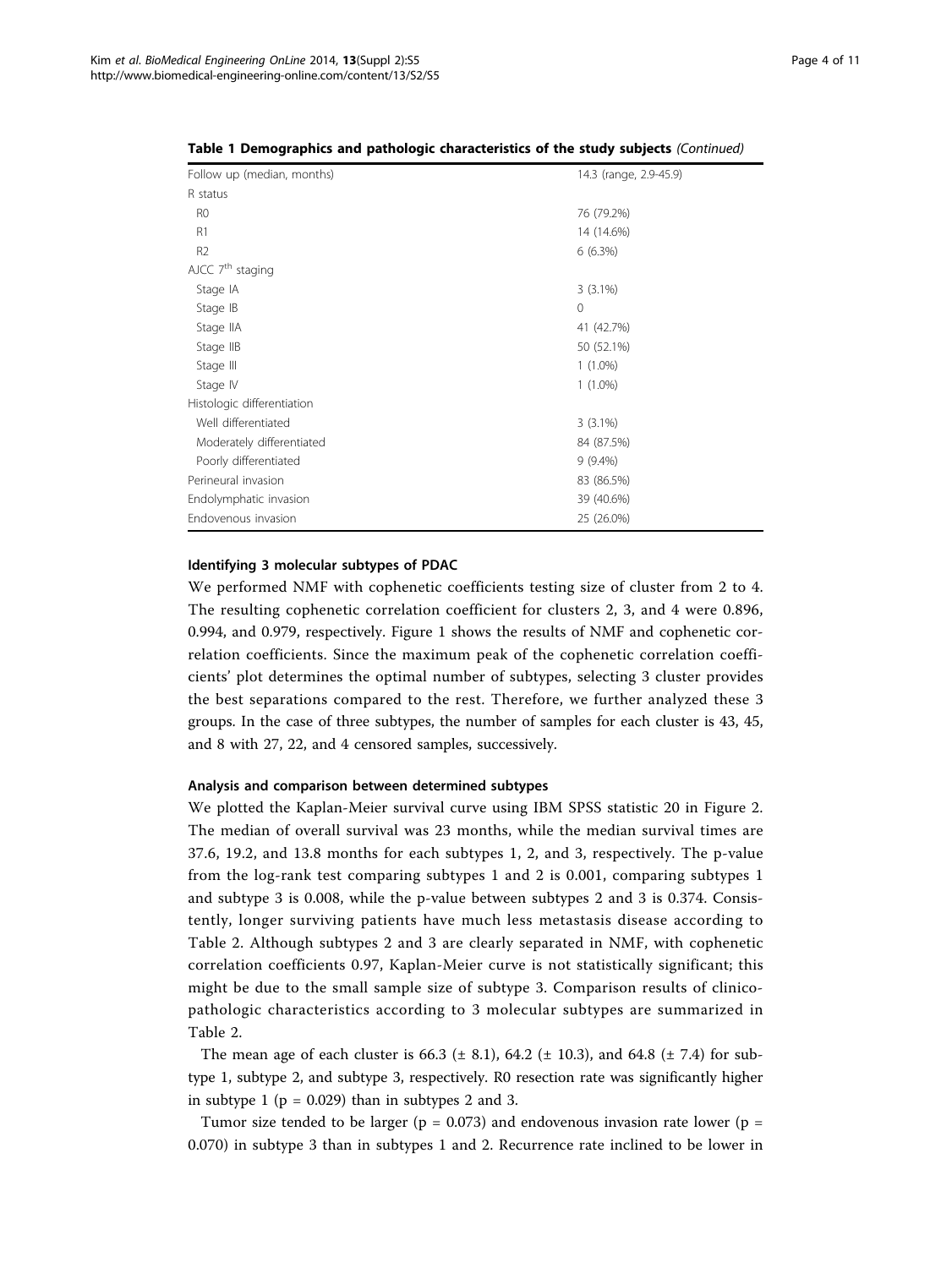<span id="page-4-0"></span>

subtype 1 than in subtypes 2 and 3 ( $p = 0.091$ ) and distant metastasis rate tended to be higher in subtype 2 than in subtypes 1 and 3 ( $p = 0.022$ ).

Especially, when comparing only subtype 1 with subtype 2, the ratio of R0 was significantly higher in subtype 1 than in subtype 2 (90.7% vs.  $68.9\%$ ,  $p = 0.016$ ), and distant metastasis ratio to non-metastasis was significantly higher in subtype 2 than in subtype 1 (66.7% vs. 39.5%,  $p = 0.018$ ). The prognosis of subtype 2 is significantly worse than

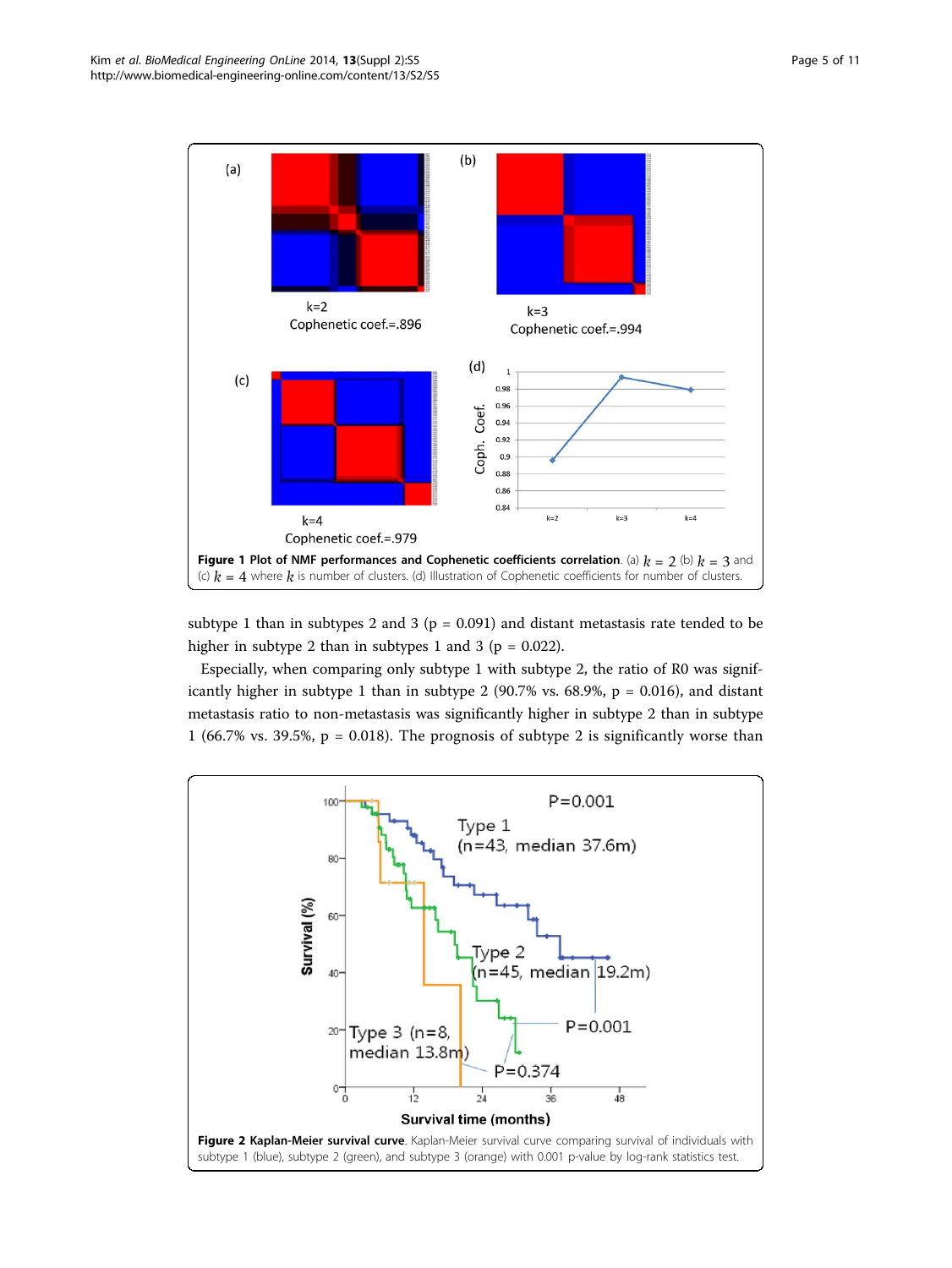|                            | Subtype 1 ( $n = 43$ ) | Subtype 2 ( $n = 45$ ) | Subtype $3(n = 8)$ | P-value |
|----------------------------|------------------------|------------------------|--------------------|---------|
| Age (mean $\pm$ SD)        | $66.3 \pm 8.1$         | $64.2 \pm 10.3$        | $64.8 \pm 7.4$     | 0.570   |
| Male gender                | 22 (51.2%)             | 20 (44.4%)             | 5(62.5%)           | 0.585   |
| Tumor size (cm)            | $3.0 \pm 1.0$          | $3.4 \pm 1.1$          | $3.6 \pm 0.8$      | 0.073   |
| R status                   |                        |                        |                    | 0.029   |
| R <sub>0</sub>             | 39 (90.7%)             | 31 (68.9%)             | 6 (75.0%)          |         |
| R1, R2                     | 4 (9.3%)               | 14 (31.1%)             | $2(25.0\%)$        |         |
| AJCC Stage                 |                        |                        |                    | 0.304   |
| Stage IIA                  | 19 (44.2%)             | 21 (46.7%)             | 1(12.5%)           |         |
| Stage IIB                  | 21 (48.8%)             | 22 (48.9%)             | 7 (87.5%)          |         |
| Histologic differentiation |                        |                        |                    | 0.417   |
| Well differentiated        | $1(2.3\%)$             | $1(2.2\%)$             | 1(12.5%)           |         |
| Moderately differentiated  | 39 (90.7%)             | 38 (84.4%)             | 7 (87.5%)          |         |
| Poorly differentiated      | $3(7.0\%)$             | 6 (13.3%)              | $\Omega$           |         |
| Perineural invasion        | 35 (81.4%)             | 40 (88.9%)             | 8 (100%)           | 0.298   |
| Endolymphatic invasion     | 17 (39.5%)             | 18 (40.0%)             | 4 (50.0%)          | 0.690   |
| Endovenous invasion        | $9(20.9\%)$            | 16 (35.6%)             | 0                  | 0.070   |
| Adjuvant chemotherapy      | 37 (86.0%)             | 43 (95.6%)             | 7 (87.5%)          | 0.215   |
| Gemcitabine                | 21 (48.8%)             | 30 (66.7%)             | 5(62.5%)           | 0.267   |
| 5-FU                       | 10 (23.3%)             | 10 (22.2%)             | 1(12.5%)           | 0.936   |
| Unknown                    | $6(14.0\%)$            | 3(6.7%)                | 1(12.5%)           |         |
| Recurrence                 | 21 (48.8%)             | 32 (71.1%)             | 5(62.5%)           | 0.091   |
| Local                      | 10 (23.3%)             | 11 (24.4%)             | $2(25.0\%)$        | 1.0     |
| Distant                    | 17 (39.5%)             | 30 (66.7%)             | 3 (37.5%)          | 0.022   |

<span id="page-5-0"></span>Table 2 Clinicopathologic characteristics according to 3 molecular subtypes

subtype 1 (median 19.2 vs. 37.6 months,  $p = 0.001$ ). However, average age, sex, and local invasion are not significant among subtypes with p >0.5. The result implies that these molecular subtypes are useful for poor-prognosis markers for cancer treatment, by triggering the target genes.

#### Analysis and comparison of subtype 1 and subtype 2 restricted to R0 resection patients

We also analyzed sub-clinicopathologic characters restricted to R0 resection between 39 subtype 1 patients and 31 subtype 2 patients. Metastasis is significant between subtype 1 (n = 15, 38.5%) and subtype 2 (n = 21, 67.7%) with p-value = 0.018. We plotted Kaplan-Meier curve with R0 resection survival time demonstrating that prognosis is significantly poor in subtype 2 (median 22.4 mo) compared to subtype 1 (median not reached) with  $p = 0.024$  in Figure [3.](#page-6-0) Disease free survival was significantly lower in subtype 2 than that of subtype 1 (median 10.9 vs. 20.6 months,  $p = 0.010$ ) in Figure [4](#page-6-0).

#### Identifying enriched pathway between subtype 1 and subtype 2

For functional assessment of our subtype identification, we performed gene set enrichment analysis [[13\]](#page-10-0) to get enriched pathway information for subtype 1 and subtype 2. Since sample size of subtype 3 is much smaller than that of the other two, we excluded subtype 3 in this analysis. In this step of the analysis, we used KEGG pathway with 200 individuals downloaded from the molecular signatures data base (MSigDB) [[13\]](#page-10-0) with 1,000 permutations. The results of top nine pathways ordered by their absolute normalized enriched score in each subtype, are shown in Table [3](#page-7-0). FDR q-value of all enriched pathways is less than 0.25.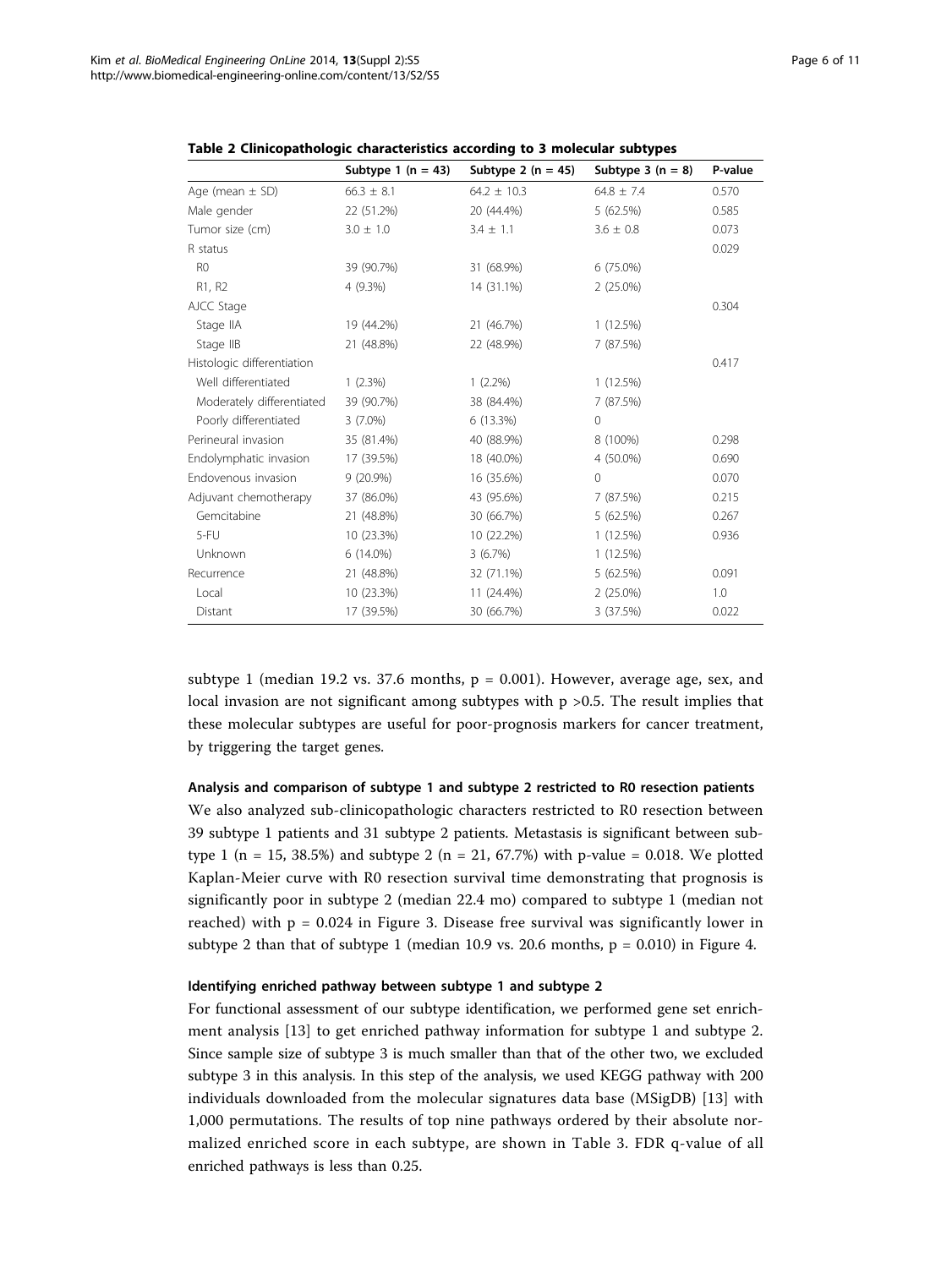<span id="page-6-0"></span>

The enriched pathways of subtype 2 were related with fatal disease pathways including pancreatic cancer, renal cell carcinoma, and chronic myeloid leukemia. On the other hand, the enriched pathways of subtype 1 were related to immune system, such as hematopoietic cell lineage, cytokine-cytokine receptor interaction, and calcium signaling pathway. The findings of enriched pathways in Table [3](#page-7-0) are consistent with survival analysis in Figure [1.](#page-4-0)

# Identifying significant biomarkers for each subtype

More importantly, we identified differentially expressed genes between subtypes using significant analysis of microarray (SAM) [\[14\]](#page-10-0). Significant genes specific to each group were chosen one versus the rest, which implies one group (subtype 1) is compared to the other two groups (subtypes 2 and 3). Boxplot with Kruskal-Wallis test supported our clustering in Figure [5](#page-7-0). We selected top 20 genes with 0 q-value ordered in foldchange for up-regulated genes in case subtypes, in Table [4.](#page-8-0) 10 bold genes were also found by Collisson [[2\]](#page-9-0) as PDAC assigner genes among 62. Interestingly, the 9 highlighted genes in subtype 3, on Korean pancreatic subtypes, are found at exocrine-like subtype assigner genes in three identified subtypes in Figure [1](#page-4-0) (a) of previous study [[2](#page-9-0)]. However, the proportion of sample size of subtype 3 from total Korean PDAC

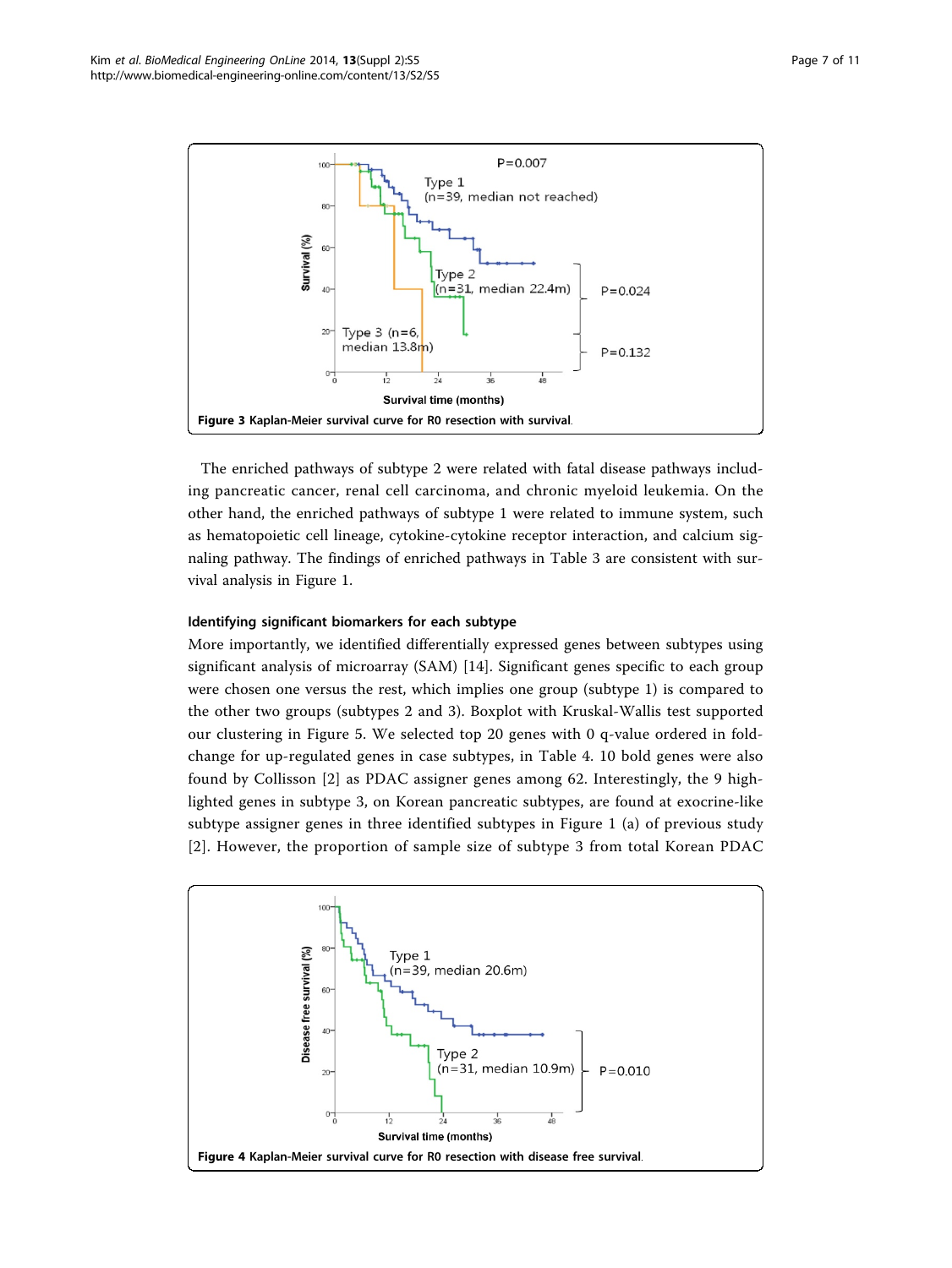| Enriched pathway in Subtype 2 (poor-<br>prognosis) | Enriched pathway in Subtype 1 (good-prognosis)         |
|----------------------------------------------------|--------------------------------------------------------|
| HSA03010 RIBOSOME                                  | HSA04080 NEUROACTIVE LIGAND RECEPTOR INTERACTION       |
| HSA00190 OXIDATIVE PHOSPHORYLATION                 | HSA04060 CYTOKINE CYTOKINE RECEPTOR INTERACTION        |
| HSA04520 ADHERENS JUNCTION                         | HSA04742 TASTE TRANSDUCTION (Sensory system)           |
| HSA04510 FOCAL ADHESION                            | HSA04020 CALCIUM SIGNALING PATHWAY                     |
| HSA03050 PROTEASOME                                | HSA04640 HEMATOPOIETIC CELL LINEAGE (Immune<br>system) |
| HSA05212 PANCREATIC CANCER                         | HSA00140 C21 STEROID HORMONE METABOLISM                |
|                                                    | HSA04120 UBIQUITIN MEDIATED PROTEOLYSIS                |
|                                                    | HSA00940 PHENYLPROPANOID BIOSYNTHESIS                  |
| HSA05211 RENAL CELL CARCINOMA                      | HSA01430 CELL COMMUNICATION                            |
| HSA05220 CHRONIC MYELOID LEUKEMIA                  | HSA00430 TAURINE AND HYPOTAURINE METABOLISM            |

<span id="page-7-0"></span>Table 3 Enriched pathways of subtype 1 and subtype 2

patients are much smaller than that of Exocrine-like subtype from GSE15471 data sets nm2344-S2 in [[2\]](#page-9-0), which are 8% and 36%, respectively. This excessive difference, between the two datasets of equal subtypes, require an extended study in the future.

# Validation of the results

For the validation study of our findings, we used an independent dataset GSE28735 [[15\]](#page-10-0) downloaded from Gene expression omnibus. GSE28735 consists of 45 PDAC samples. We extracted all biomarkers in Table [4](#page-8-0) from each validation sample and implemented NMF from rank 2 to rank 4. The highest cophenetic coefficient is 0.975 when rank is 3 in Figure [6](#page-8-0). The best result of implementing Kaplan-Meier survival analysis was to compare subtype 3 versus rest, which yielded p-value 0.198. The p-values are 0.384 and 0.522 for the tests comparing subtype 1 versus rest and subtype 2 versus rest, respectively. The significant biomarkers matched 9 out of 13 for subtype 2 and 13 out of 20 for subtype 3 in Table [4](#page-8-0).

# Conclusions

It is an important issue to identify molecular subtypes for stratifying PDAC patients depending on clinicopathologic factors and molecular gene expression. These identified molecular subtypes can be utilized for stratifying patients into their appropriate treatment groups. In this regard, we used total of 96 PDAC samples, and identified 3

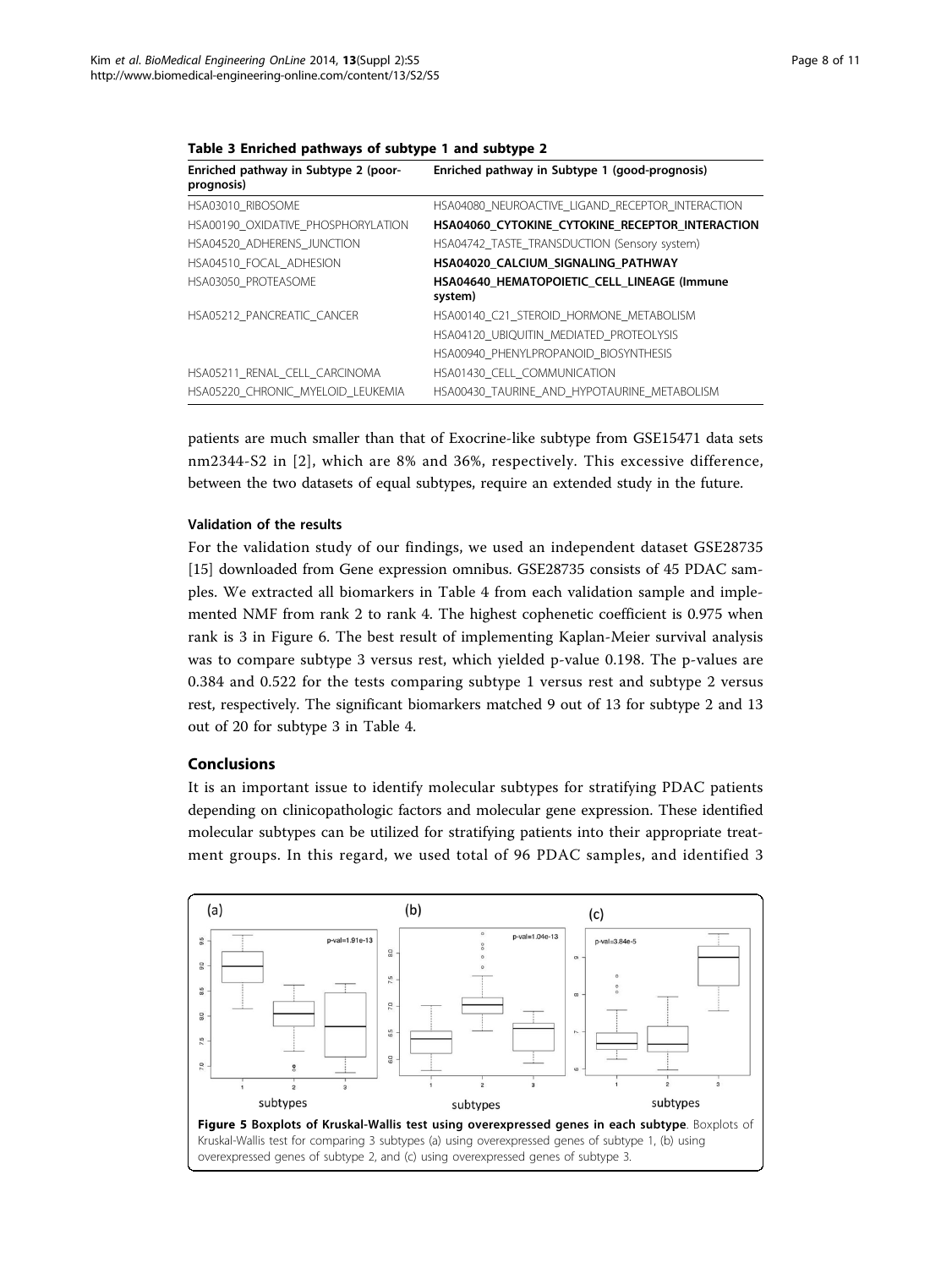| Subtype1          | Subtype2         | Subtype3          |
|-------------------|------------------|-------------------|
| LOC100132217      | SLC6A14          | CTRB <sub>2</sub> |
| REXO1L2P          | CKS <sub>2</sub> | PLA2G1B           |
| REXO1L1           | DSG <sub>2</sub> | GP <sub>2</sub>   |
| LOC349196         | KLK6             | <b>ALDOB</b>      |
| USP17L6P          | ERO1L            | CTRB1             |
| KRTAP10-4         | ANXA1            | CELA3B            |
| <b>FAM90A18</b>   | SC4MOL           | <b>CLPS</b>       |
| KRTAP4-9          | SLCO1B3          | <b>CTRC</b>       |
| <b>NCRNA00268</b> | TMPRSS4          | PRSS <sub>2</sub> |
| <b>FAM90A10</b>   | <b>MET</b>       | <b>REG3A</b>      |
| <b>FAM90A20</b>   | PTPN12           | ANPEP             |
| KRTAP4-7          | CDK6             | TRY6              |
| LOC440570         | CSE1L            | REG1A             |
| USP17             |                  | PNLIPRP2          |
| GAGE12J           |                  | <b>SYCN</b>       |
| FAM90A13          |                  | FRP <sub>27</sub> |
| C5orf60           |                  | <b>CTRL</b>       |
| KRTAP5-7          |                  | PNLIPRP1          |
| OR7E125P          |                  | <b>GATM</b>       |
| KRTAP4-4          |                  | REG3G             |
|                   |                  |                   |

<span id="page-8-0"></span>Table 4 Significant genes for each subtype, 10 bold genes were also identified by Collisson [\[2](#page-9-0)]

molecular subtypes which were significantly related to clinicopathologic factors such as metastasis, tumor size, residual, and survival time. The results consistently demonstrate that poor prognosis is significantly related to metastasis. We also identified enriched pathways for poor-prognosis and good-prognosis related to fatal diseases and immune system, respectively, in Table [3.](#page-7-0) Moreover, we suggested gene markers represented for each subtype to use in PDAC stratification. We also considered the restricted to R0 resection samples in each subtype. Prognosis was significantly worse in subtype 2 than in subtype 1. Disease free survival rate was significantly lower in subtype 2 compared to subtype 1. In addition, 13 out of 22 over-expressed genes of subtype 3 in our

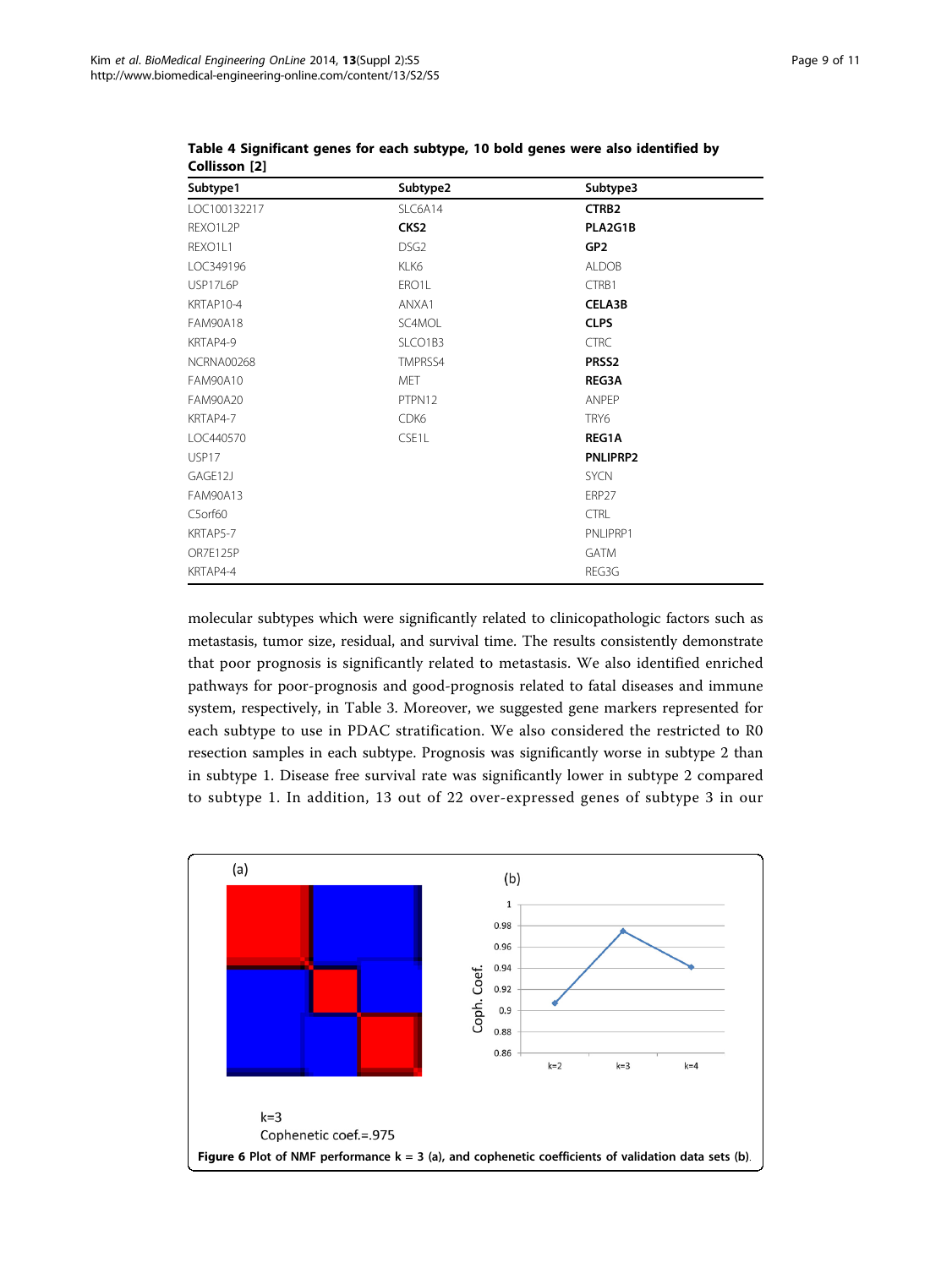<span id="page-9-0"></span>findings are also found in exocrine-like subtypes in previous study [2], but further study is required on the radically short survival time for Korean specific biomarker for PDAC subtypes using larger sample size.

Nevertheless, our findings have some limitation for being applied to the patients directly. Even though we selected the significant gene sets using strong machine learning tools, and successfully clustered 3 classes in validation data sets, we still need a further investigation for validation of following up patients and/or using new data sets. At this moment, such high quality gene expression data sets including R0 resection, metastasis and survival time information are not available in public.

#### List of abbreviations used

PDAC: Pancreatic ductal adenocarcinoma; NMF: Non-negative matrix factorization methods; AJCC: American joint committee on cancer; MeV: Multi experimental view; SAM: Significant analysis of microarray; MSigDB: The molecular signatures data base

#### Competing interests

The authors declare that they have no competing interests.

#### Authors' contributions

SK led the analysis of the data and drafted the manuscript. MJ analyzed the data, collected the data and literature searches, JJ collected the data and conceptualized the project. SH designed and performed microarray experiment. TP & SB contributed to conceptualization of the initial project and TP drafted the manuscript. SL advised the analysis. All authors read and approved the final manuscript.

#### Declarations

Publication of this article has been funded by Healthcare Group, Future Technology R&D Division, SK Telecom Co., by the National Research Foundation of Korea (NRF) grant funded by the Korea government (MSIP) (No. 2012R1A3A2026438, 2008-0062618), and by a grant from the National R&D Program for Cancer Control (No. 1120310). This article has been published as part of BioMedical Engineering OnLine Volume 13 Supplement 2, 2014: Selected articles from the IEEE International Conference on Bioinformatics and Biomedicine (BIBM 2013): BioMedical Engineering OnLine. The full contents of the supplement are available online at [http://www.biomedical-engineering](http://www.ncbi.nlm.nih.gov/pubmed/14523177?dopt=Abstract)[online.com/supplements/13/S2](http://www.ncbi.nlm.nih.gov/pubmed/14523177?dopt=Abstract).

**Authors' details**<br><sup>1</sup>Department of Statistics, Seoul National University, Seoul, Republic of Korea. <sup>2</sup>Department of Surgery, Seoul National University College of Medicine, Seoul, Republic of Korea. <sup>3</sup>Department of Computer software Engineering, Sangmyung University, Cheonan, Republic of Korea. <sup>4</sup>Department of Mathematics and Statistics, Sejong University, Seoul 143-747, Republic of Korea. <sup>5</sup>Bioinformatics Tech. Lab, Healthcare group, Future Technology R&D Division, SK telecom, Seoul, Korea.

#### Published: 11 December 2014

#### References

- 1. Stathis A, Moore MJ: [Advanced pancreatic carcinoma: current treatment and future challenges.](http://www.ncbi.nlm.nih.gov/pubmed/5354856?dopt=Abstract) Nat Rev Clin Oncol 2010, 7(3):163-172.
- 2. Collisson EA, Sadanandam A, Olson P, Gibb WJ, Truitt M, Gu S, Cooc J, Weinkle J, Kim GE, Jakkula L, et al: [Subtypes of](http://www.ncbi.nlm.nih.gov/pubmed/6660900?dopt=Abstract) [pancreatic ductal adenocarcinoma and their differing responses to therapy.](http://www.ncbi.nlm.nih.gov/pubmed/6660900?dopt=Abstract) Nat Med 2011, 17(4):500-503.
- 3. Kang MJ, Jang JY, Lee SE, Lim CS, Lee KU, Kim SW: [Comparison of the long-term outcomes of uncinate process](http://www.ncbi.nlm.nih.gov/pubmed/6518653?dopt=Abstract) [cancer and non-uncinate process pancreas head cancer: poor prognosis accompanied by early locoregional](http://www.ncbi.nlm.nih.gov/pubmed/6518653?dopt=Abstract) [recurrence.](http://www.ncbi.nlm.nih.gov/pubmed/6518653?dopt=Abstract) Langenbecks Arch Surg 2010, 395(6):697-706.
- 4. Ferlay J, Shin HR, Bray F, Forman D, Mathers C, Parkin DM: [Estimates of worldwide burden of cancer in 2008:](http://www.ncbi.nlm.nih.gov/pubmed/17890403?dopt=Abstract) [GLOBOCAN 2008.](http://www.ncbi.nlm.nih.gov/pubmed/17890403?dopt=Abstract) Int J Cancer 2010, 127(12):2893-2917.
- 5. Bradley CJ, Yabroff KR, Dahman B, Feuer EJ, Mariotto A, Brown ML: [Productivity costs of cancer mortality in the](http://www.ncbi.nlm.nih.gov/pubmed/11986435?dopt=Abstract) [United States: 2000-2020.](http://www.ncbi.nlm.nih.gov/pubmed/11986435?dopt=Abstract) J Natl Cancer Inst 2008, 100(24):1763-1770.
- 6. Edge SB, Compton CC: [The American Joint Committee on Cancer: the 7th edition of the AJCC cancer staging](http://www.ncbi.nlm.nih.gov/pubmed/23876221?dopt=Abstract) [manual and the future of TNM.](http://www.ncbi.nlm.nih.gov/pubmed/23876221?dopt=Abstract) Ann Surg Oncol 2010, 17(6):1471-1474.
- Brennan MF, Kattan MW, Klimstra D, Conlon K: [Prognostic nomogram for patients undergoing resection for](http://www.ncbi.nlm.nih.gov/pubmed/17381475?dopt=Abstract) [adenocarcinoma of the pancreas.](http://www.ncbi.nlm.nih.gov/pubmed/17381475?dopt=Abstract) Ann Surg 2004, 240(2):293-298.
- 8. Clark EJ, Taylor MA, Connor S, O'Neill R, Brennan MF, Garden OJ, Parks RW: [Validation of a prognostic nomogram in](http://www.ncbi.nlm.nih.gov/pubmed/22408190?dopt=Abstract) [patients undergoing resection for pancreatic ductal adenocarcinoma in a UK tertiary referral centre.](http://www.ncbi.nlm.nih.gov/pubmed/22408190?dopt=Abstract) HPB (Oxford) 2008, 10(6):501-505.
- 9. Reich M, Liefeld T, Gould J, Lerner J, Tamayo P, Mesirov JP: [GenePattern 2.0.](http://www.ncbi.nlm.nih.gov/pubmed/21481745?dopt=Abstract) Nat Genet 2006, 38(5):500-501.
- 10. Lee DD, Seung HS: [Learning the parts of objects by non-negative matrix factorization.](http://www.ncbi.nlm.nih.gov/pubmed/22003663?dopt=Abstract) Nature 1999, 401(6755):788-791.